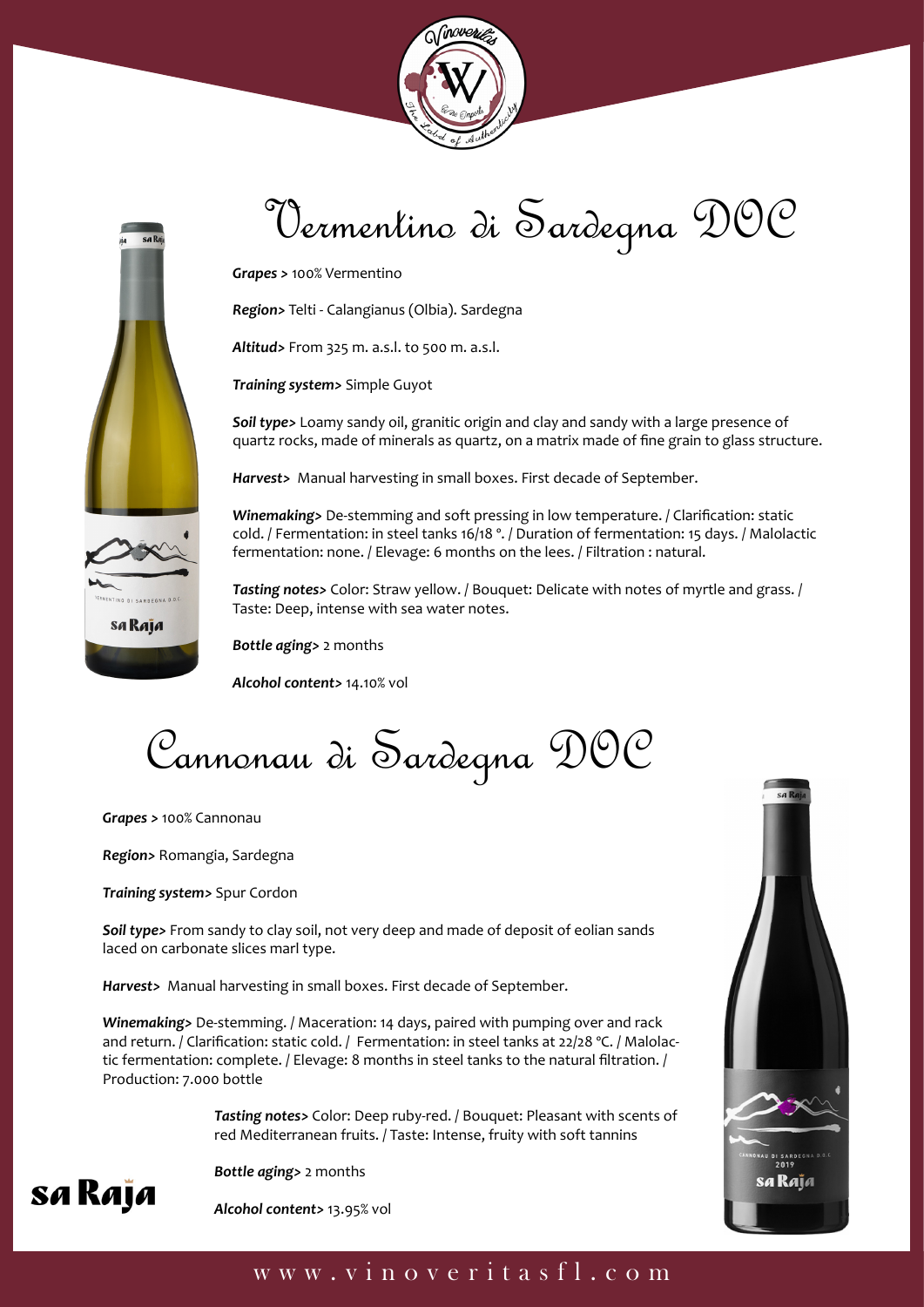



### Vermentino di Gallura DOCG

*Grapes >* 100% Vermentino

*Region>* Gallura, Telti - Calangianus (Olbia), Sardegna

*Altitud>* From 400 m. a.s.l. to 500 m. a.s.l.

*Training system>* Simple Guyot

*Soil type>* Loamy sandy soil, granitic origin and clay and sandy with a large presence of quartz rocks, made of minerals as quartz, on a matrix made of fine grain to glass structure.

*Harvest>* Manual harvesting in small boxes. Second decade of September.

*Winemaking>* De-stemming and soft pressing in low temperature. / Clarification: static cold. / Fermentation: in steel tanks 16/18 °C. / Duration of fermentation: 15 days. / Malolactic fermentation: none. / Elevage: 6/8 months on the lees. / Filtration: natural

*Bottle aging>* 2 months

*Tasting notes>* Color: Straw yellow with light green reflexes / Bouquet: Grassy and fragrant. / Taste: Deep, persistent and smooth

*Alcohol content>* 13.50% vol

Carignano del Sulcis DOC

*Grapes >* 100% Carignano

*Region>* Sulcis, Sardegna

*Altitud>* 30 m. a.s.l.

*Training system>* Simple Guyot

*Soil type>* Loamy and clay soil, with sand and presence of shells made of schist and residue of basalt/andesite. High presence of calcium, magnesium, manganese and iron.

*Harvest>* Manual harvesting in small boxes. Last decade of September

*Winemaking>* De-stemming. / Fermentation: in steel tanks 22/28 ºC. / Maceration: 14 days, paired with pumping over and rack and return. / Malolactic fermentation: complete. / Elevage: 9 months in steel tanks to the natural filtration.

*Bottle aging>* 2 months

**SA RAJA** Tasting notes> Color: Dark ruby-red. / Bouquet: Rich and intense, ripe<br>fruit, marasca cherries. / Taste: Soft and enjoyable with spicy notes. fruit, marasca cherries. / Taste: Soft and enjoyable with spicy notes.



 *Alcohol content>* 13.0% vol

#### www.vinoveritasfl.com